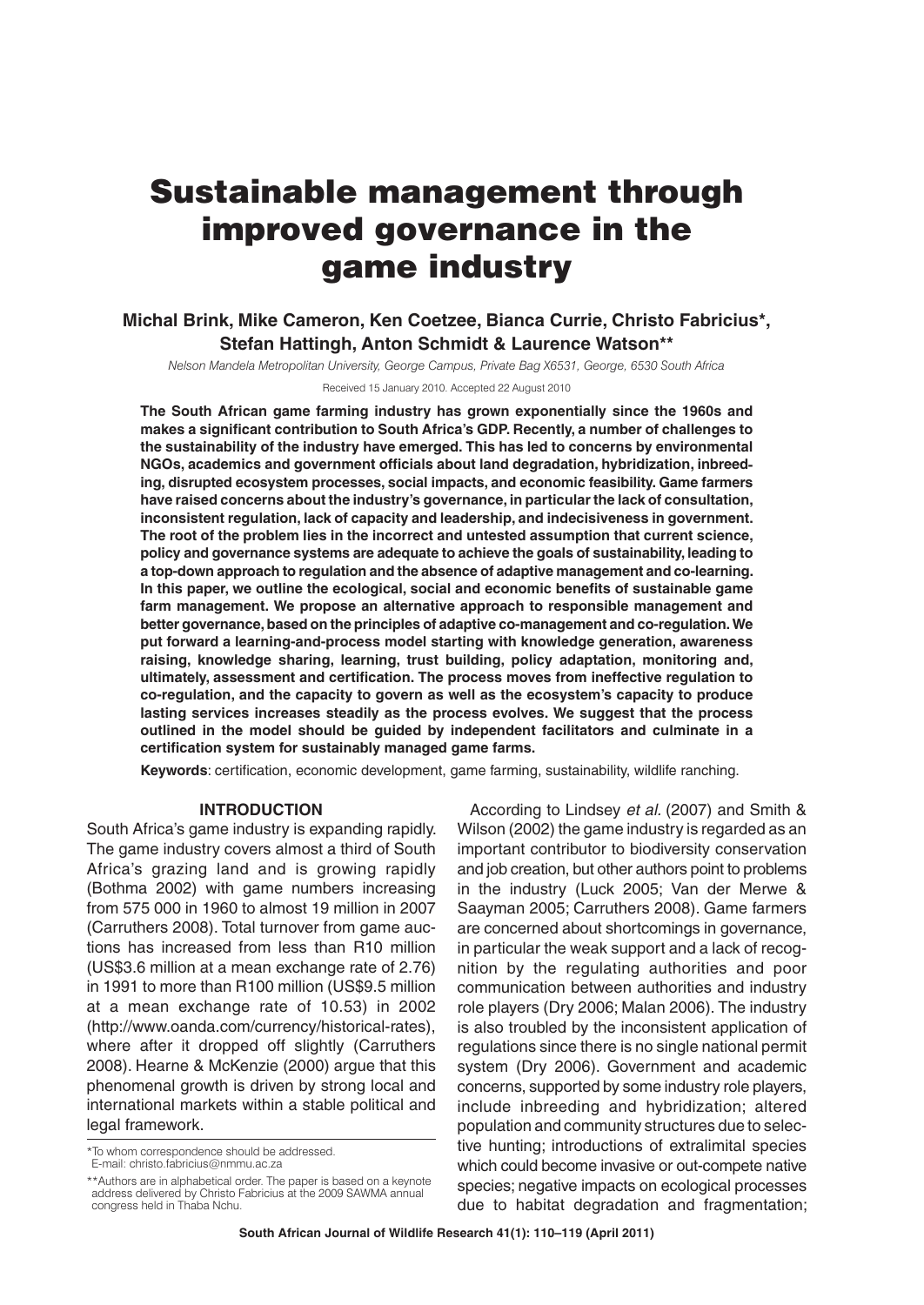waste pollution; poor ethical practices that threaten the integrity of the entire industry; and changes in land use that could impact on the social fabric of farming communities and the well-being of farm workers (Castley et al. 2001; Coltman et al. 2003; Luck 2005; Lindsey et al. 2007; Spear & Chown 2009). The fact that an industry this size has not yet been successful in formulating a cohesive vision and strategy, and has, up until present, been unable to negotiate a political space for itself, suggests major governance shortcomings in the industry.

In Zimbabwe, legislative reforms through the Natural Resources Act of 1941, followed by the Parks and Wildlife Act of 1975, devolved the authority for conservation to landowners and communities. The combination of collective action by farmers and government transformed the way agricultural land was being managed. Although environmental legislation in Zimbabwe is criticized by some for its negative social impacts (Bowyer-Bower 1996) and contemporary Zimbabwe is far from a role model for cooperation between farmers and government, the earlier achievements of legislative reforms in Zimbabwe should be acknowledged. Farming communities took responsibility for managing their ecosystems through comanagement and devolution of authority, with positive outcomes for ecosystem services (Child 1995).

Corporate role players such as the game industry have a key role to play in the world's transition towards sustainability (Adams & Jeanrenaud 2008), and the earlier Zimbabwe example shows that this is possible. Although there is vigorous debate over the meaning and interpretation of sustainability (Redclift 2006), we adapt the definition of Groom et al. (2006) to encompass three integrated concepts: (a) the intrinsic values of the environment are respected in the way natural resource use is conducted; b) the role of ecosystem services in supporting human well-being is respected; and c) all role players ensure that economic benefits are derived from the income of nature's capital and not the capital *per se.* We contend that, by this definition, the industry is currently not sustainable.The problem lies in an inappropriate governance model, rooted in the flawed assumption that current science and regulatory framework are adequate and that topdown regulation is therefore appropriate. These concerns have lead to calls for further research, co-management, and the development of sustainability grading or rating systems for the wildlife ranching and wildlife tourism sectors (Fourie et al. 2004; Child & Wall 2009).

#### **Objectives**

We wish to address concerns about sustainability in the game industry by proposing a framework for co-regulation culminating in a scientifically defensible certification system.Although the game industry is sometimes separated into game farm and game ranch enterprises (Bothma 2002), we discuss these in the same context and use the terms game farm/game farmer to apply to both types of enterprises. Our purpose is to promote debate and discourse, make proposals for future action, and ultimately engage in a process leading towards sustainability as advocated by the Forum for the Future (Adams & Jeanrenaud 2008), as opposed to developing indicators and setting and pursuing targets as advocated by UNCSD (2001).

In this context we have three objectives: (a) promote greater consensus on the meaning and implications of sustainability in the game industry; (b) make progress towards improved governance by proposing a legitimate sustainability certification system for the game industry; and c) propose mechanisms for implementing such a system.

## **Approach**

We view transformation to sustainability as an adaptive process which, through knowledge sharing, awareness raising, trust building and, ultimately, certification, will lead to responsible co-management. Our departure point is that the process of transformation towards sustainability in the game industry should be voluntary and collaborative, and that an appropriate certification system will ultimately lead to incentives for responsible management (Child & Wall 2009).We believe that the industry must work in partnership with various government departments as law enforcement is not a feasible option due to the lack of capacity, ineffective and inconsistent legislation, different mandates and priorities of responsible government departments (e.g. Agriculture, Conservation, and their national and provincial competencies) and many loopholes. Many lessons can be learnt from good practice in other industries (e.g. the forestry industry), where a system based on evidence of good practice rather than mere opinion has been developed, tested, refined and implemented following adaptive management principles.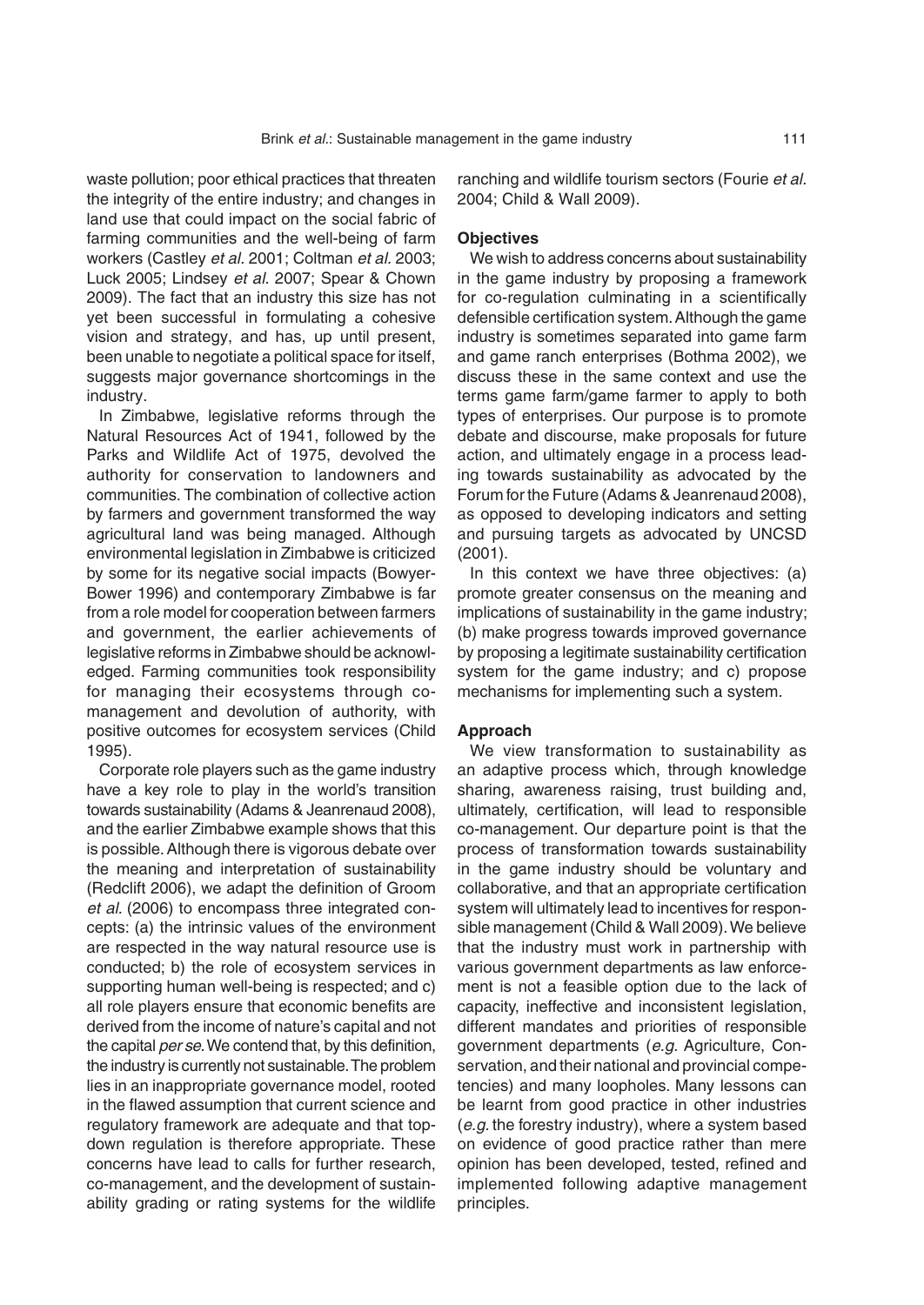The approach we advocate is both output and process focussed. We advocate an iterative process of knowledge generation and sharing, learning, trust building and policy adaptation that has to precede the development of a certification system. We believe that a clear set of measurable certification criteria will play an important clarification and information sharing function. This will educate all role players about the requirements for sustainability as well as shortcomings in their own enterprises and those of others.

# **BENEFITS OF RESPONSIBLE GAME FARM MANAGEMENT**

# **Ecological benefits**

It is generally assumed that game farming is a more sustainable form of land use than livestock farming or crop production, particularly under scenarios of climate change (Erikssen & Watson 2009; Lindsey et al. 2009) due to the differential disturbance created by species with different feeding strategies and body sizes, and the fact that indigenous wildlife has co-evolved with African vegetation. The responsible management of soil fertility, vegetation cover to trap moisture and sediment, and appropriate wildlife densities and species mixes (Grossman et al. 1999; Van Rooyen 2002;Coetzee 2006) can contribute to biodiversity conservation at the population, community, landscape and regional levels (Gallo et al. 2009). This increases the capacity of the ecosystem to continue providing services and prevents the costs of degradation, restoration and repair (O'Farrell et al. 2009).Responsible management not only benefits provisioning services such as wildlife production, but also underpins supporting services such as the maintenance of keystone species and processes that are important at the landscape level such as fire and seed dispersal of forage trees and shrubs (Kerley et al. 1996; Coetzee 2005).

Responsible management improves the genetic health of wildlife populations by preventing repeated inbreeding of fenced-off populations (Du Toit et al. 2002; Corlatti et al. 2009; Hayward & Kerley 2009). Prevention of in-breeding not only contributes to the maintenance of the genetic fitness of the metapopulation but also to the viability and production capacity of game populations. Fragmented small game farms should therefore be discouraged and the conservancy approach is advocated (Lindsey et al. 2009). By removing internal fencing the reintroduction of the full range of indigenous mammals is possible, thereby increasing the value of wildlife enterprises through e.g. hunting and ecotourism and aligning game ranches with conservation objectives. The removal of internal fences could also allow for more profitable land uses owing to economies of scale; increased land value and other social political benefits (Lindsey et al. 2009). Solutions such as bridges or tunnels to enable migration (Corlatti et al. 2009) are only partially successful and policy solutions therefore need to be sought to encourage the aggregation of farms into e.g. conservancies. At the same time, prevention of genetic contamination such as hybridization between different subspecies or genotypes is necessary to preserve genetic diversity (Coltman et al. 2003; Hayward & Kerley 2009).

Although each game enterprise is unique with a different suite of objectives and expectations, record-keeping and monitoring are critically important tools for responsible game farming (Bothma & Van Rooyen 2002; Lynam & Stafford Smith 2004). We therefore advocate a cautious adaptive management approach, based on knowledge sharing and monitoring of multiple objectives to ensure sustainable utilization of natural resources (Esler et al. 2006).

## **Social benefits**

The social benefits of responsible management impact directly on the sustainability of any game enterprise. Like the ecological benefits, social benefits are spread beyond the boundaries of the game ranch (Els 2002; Van den Berg 2007). Investing in the development of skills and capacity building in surrounding rural communities will eventually benefit the game farmer (Els 2002).The development of guiding, game guard work, rehabilitation, fire fighting, problem plant control, fencing and other skills have social as well as ecological benefits as these skills and their appropriate application are all an essential part of responsible game farm management (Els 2002; Du Plessis 2007; Van den Berg 2007). Skills development is not limited to manual labour alone but extends to professional services such as veterinary scientists, ecologists, architects, landscape architects and environmental scientists. A 2006 survey of seven private game reserves in the Eastern Cape province, South Africa (Sims-Castley et al. 2006) found that average salaries increased by a factor of 4.8, the average number of employees per private game reserve increased 4.5 times, and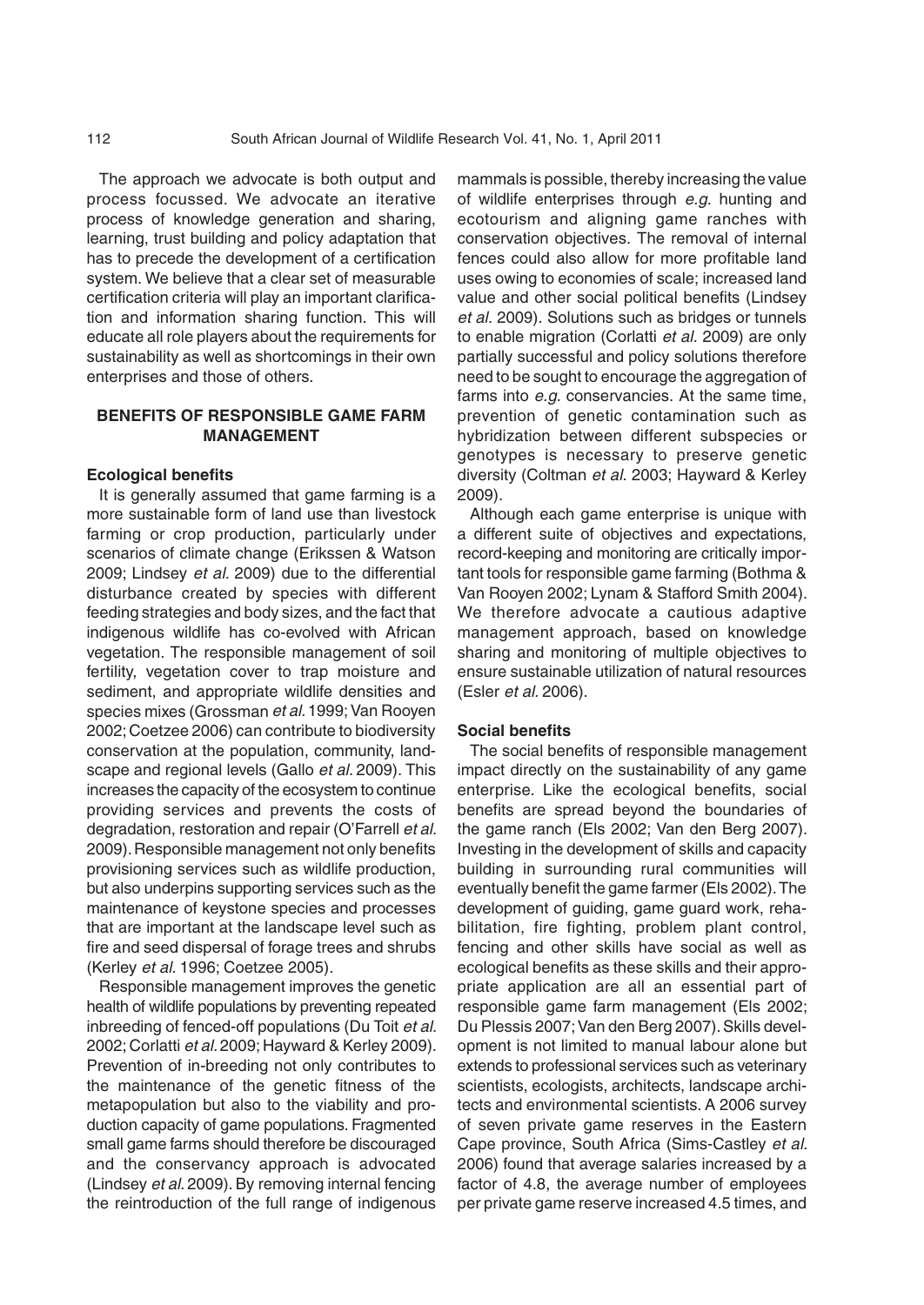the average wage bill, excluding intangible benefits such as training, increased 32-fold, compared to similar livestock farms. Some game farmers are also leading the way in forming business and benefit sharing partnerships with local communities, e.g. the case of Conservation Corporation at Phinda (http://www.ccafrica.com/conservation-1-id-2-1).

There is, however, a trade-off in the conversion from livestock farming to game farming. Farmer associations and rural sports clubs have declined significantly as new private reserves occupy substantially larger areas than former stock farming enterprises. Traditional stock farming enterprises neighboring private reserves have the perception that the increase of medium and large predators will lead to greater stock losses.The direct impacts of problem animal management, disease management and poaching are best dealt with on a landscape scale, and by involving all of the stakeholders within that landscape (Du Toit 2002; Els 2002; Coetzee 2005). By establishing responsible cooperative management relationships with neighbours the threats of floods, fires, predation, disease and poaching can be jointly managed.

#### **Economic benefits**

Sustainable income is directly related to, and dependent on, the environmental benefits of responsible management (Nortje 2007a). There are numerous cases where poor environmental management has resulted in severe landscape degradation and resultant financial collapse in the game farm enterprise (Van Zyl & Sartorius von Bach 2002; Lindsey et al. 2007). A system that is responsibly managed will be more attractive to visiting tourists and, because of the financial benefits of responsible management, the game farmer will be in a better position financially to provide facilities that meet required industry standards. Responsible game ranch management not only benefits the individual farmer, but also the country as a whole by stimulating the economy through job creation and foreign income through the economic multiplier effect. Eastern Cape private game reserves were estimated to contribute R180 million (US\$21.4 million at the average 2009 exchange rate of R8.40/US\$, www.oanda.com) to the provincial economy (Sims-Castley et al. 2006). In addition, the cost of floods, droughts and fire, typical consequences of ecosystem degradation, is reduced (Millennium Ecosystem Assessment 2005).

# **AN OPERATIONAL MODEL TO PROMOTE RESPONSIBLE MANAGEMENT**

Inspired by the operational models of Knight et al. (2006) and Cowling et al.(2008) for the implementation of conservation plans and safeguarding ecosystem services, respectively, we advocate an adaptive co-management approach, i.e.a process 'by which institutional arrangements and ecological knowledge are tested and revised in a dynamic, ongoing, self-organized process of learning-bydoing'(Olsson et al.2004a).Good practice models that function as blueprints seldom work because of diverse contexts and can restrict innovation, limit adaptation and reduce the ability for agencies to deliver (Manela & Moxley 2002). The current regulatory approach has been problematic for the game industry because it is too rigid and does not cater for the varied needs of the game industry, nor allows for knowledge sharing and learning, and so leaves little room for adaptation and experimentation.Learning-and-process approaches leading to co-regulation are therefore more appropriate (Pahl-Wostl 2009).

The ultimate goal is developing the capacity of all actors for responsible game ranch management. Our assumptions are that the capacity for responsible management is developed over time through successive steps, from knowledge generation, communication and knowledge sharing, awareness raising, leadership and trust building, policy adaptation, monitoring, certification, and, ultimately, sustainable management. In our model, the capacity for governance, as well as the ecosystem's capacity to produce lasting services, steadily increases as the system evolves from ineffective regulation to co-regulation. Feedback loops are constantly created to promote learning, and the cycle is continuous through on-going communication (Fig. 1). There is no short-cut to co-regulation and the path from unsustainable to sustainable management will take several years or even decades to complete as it contains significant obstacles. The model is an essential starting point and should be superseded by more detailed operational models to make practical progress.

#### **Knowledge generation**

In the sustainable management pathway, knowledge is generated through combining different knowledge systems. Academic scholars have much to offer, but informal management knowledge held by game industry professionals should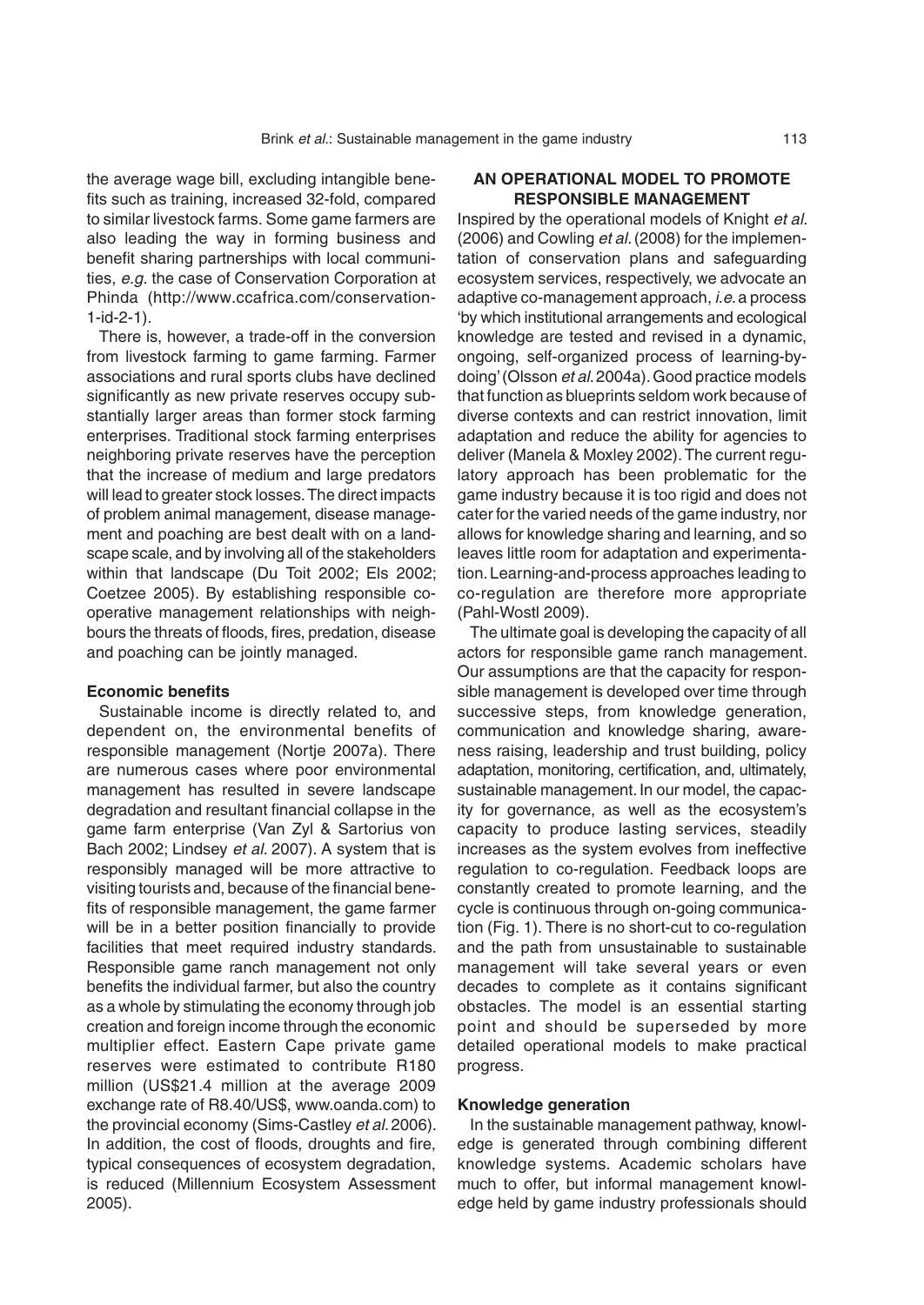

**Fig. 1.** A conceptual model for promoting responsible management in the game industry. Sustainable management is achieved through a step-wise process, starting with knowledge generation, communication and knowledge sharing, and ending with assessment and certification. Learning and questioning of assumptions act as feedback loops. The regulatory style (x-axis) progresses from ineffective, top-down regulation to co-regulation.In the process, the capacity for governance (y-axis) as well as the ecosystem's capacity to produce services (alternative y-axis) increases. In our view, the system is currently in the lower bottom left quadrant.

be recognized. Scientific knowledge and informal knowledge need to be combined, questioned and tested, and both types of knowledge need to be respected for their potential contributions (Pahl-Wostl 2009). Game farmers, government officials and scientists need to value each others' contributions to the collective knowledge base. Many game farmers have first-hand knowledge of the practical challenges of framing with wildlife and have experimented with techniques such as game capture, veterinary practices, animal holding facilities, national and international markets for wildlife and wildlife products, safe transportation and practical nature tourism. Government conservation and agriculture officials tend to have good knowledge of ecosystem management, vegetation and animal monitoring, soil conservation and legislation and policies. The value of monitoring and certification in generating new knowledge and facilitating shared learning should not be underestimated (Ramtesteiner & Simula 2003).

# **Communication, awareness raising and shared learning**

All role plays should be encouraged to participate in the development and dissemination of information, technical resources and tools. These should guide good practice and move discoveries and development from research into the field of practice and implementation (Scheirer 1996) and should include good practice operating procedures, case studies, templates and checklists to monitor implementation (Manela & Moxley 2002). his could include a website since providing good IT infrastructure is considered a critical factor influencing the transfer of best practices now and in the future (Jarrar & Zairi 2000). It should be understood, however, that IT infrastructure is useful but not the panacea for communication, awareness raising and shared learning (Pfeffer & Sutton 1999). Information should also be transferred through newsletters, seminars, forums, game auctions and workshops to facilitate experience sharing and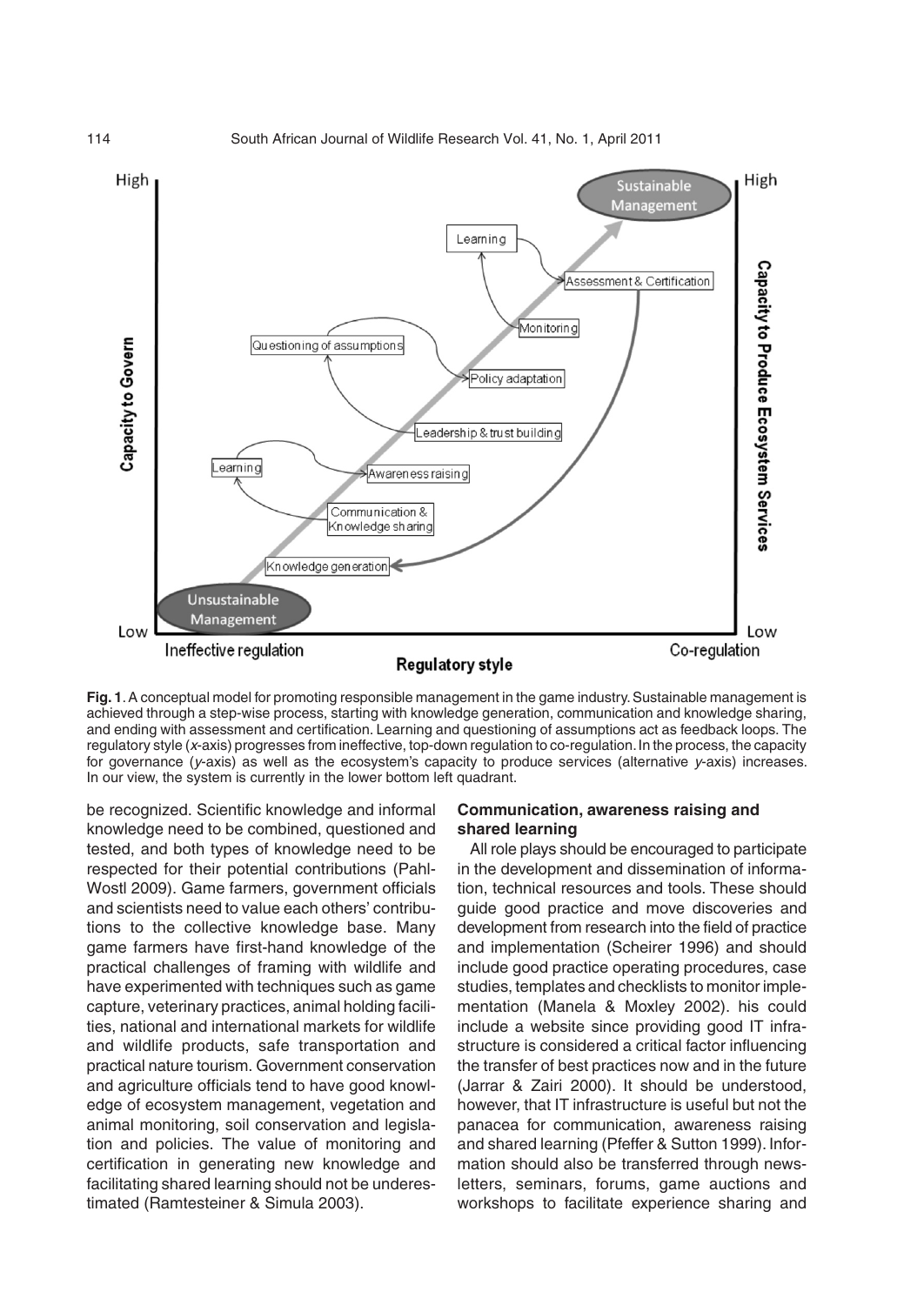creating a community of practice and a collaborative learning culture. Creating a culture of shared learning and information exchange can also be achieved through the promotion of wildlife manager associations and cooperatives. Collaborative action research projects requiring participation in fieldwork, audits, and field and desktop surveys for implemented best practices can be considered (Whyte 1989). Communication is the catalyst for the entire process (Wicks & Reason 2009), and therefore the model contains a continuous feedback loop between certification and knowledge generation.

Awareness raising of good practices will be difficult to realize without expert facilitators (Jarrar & Zairi 2000). It is therefore vital to increase stewardship and extension service capacity to act as 'bridging institutions' between academics, government and practitioners (Chapin et al. 2009). Extension personnel must thus be trained to identify and appreciate the inhibitors and obstacles to managing and transferring best practices, be they cultural, institutional, psychological, knowledgerelated, management-related or governance-related (Jarrar & Zairi 2000). Stewardship and extension must be seen as collaborative knowledge sharing, research and development underpinned by expert facilitation to promote learning, rather than an expert top-down approach of transferring knowledge (Cowling et al. 2008).

#### **Leadership and trust building**

It is essential for all actors to show leadership to promote the progression towards co-regulation. Leaders realize that their own knowledge is not sufficient to manage complex systems, act as neutral 'knowledge brokers', and develop social networks for knowledge exchange. Leaders communicate vision, build relationships between all actors, and act inclusively to inspire others towards transformation (Olsson et al. 2004a). Leadership requires the willingness amongst leaders to share management power and authority, and allow stewardship organizations to take joint responsibility which shifts the focus from conflict to a shared vision (Barthel et al. 2005). In the process, trust will be built which will facilitate dialogue instead of one-upmanship (Dennis 2009). The current situation, in relation to the game industry, is that leaders in the industry and in government do not act in the interest of the industry as a whole, due to the lack of an agreed collective vision. The process of assessment and certification can be a catalyst for

knowledge sharing, trust building and learning, and can promote economic incentives for responsible management.

## **Policy adaptation**

The role of government includes reviewing and refining policies which requires the long term political commitment and involvement of all actors to move towards co-regulation (Olsson et al. 2004b). Governments can empower people to manage their resources and lessons can be learned from Zimbabwe where co regulation empowered self forming groups of farmers to regulate themselves up until the early 1990s (Child 1995; Mandondo 2000), combining the strengths of 1) private ownership and market access at the micro level, 2) collective regulation and 3) national level arrangements which allowed for legal recourse, with quality extension and education in support of landholders. In the United Kingdom, wildlife is given value to property owners or is co-managed by private and public entities and public funds compensate landowners who modify their land in order to benefit the environment.

As a first step, a thorough review of current regulatory frameworks affecting the game industry is required to identify strengths and weaknesses, contradictions and incompatibilities. Obstacles to co-regulation need to be identified and collectively addressed. Although the National Environmental Management: Biodiversity Act (Act no. 10 of 2004) allows for co-regulation, government does not appear to have the capacity to put this into practice. A set of operational guidelines and codes of conduct therefore have to be jointly developed by government, industry role players and independent specialists to put substance to the Act.Government needs to acknowledge the contribution of the industry and invest in it, and participation of local and provincial governments in the long-term financing and management of programmes is also essential.

#### **Monitoring**

Monitoring in social-ecological systems serves two purposes: a) to evaluate progress towards a stated goal, and b) to promote social learning (Cundill & Fabricius 2009). In the context of our operational model, the main purpose of monitoring would be to facilitate learning and dialogue on the path to co-regulation. However, the added benefit of evaluation should not be underestimated. Evaluation would allow all actors to assess whether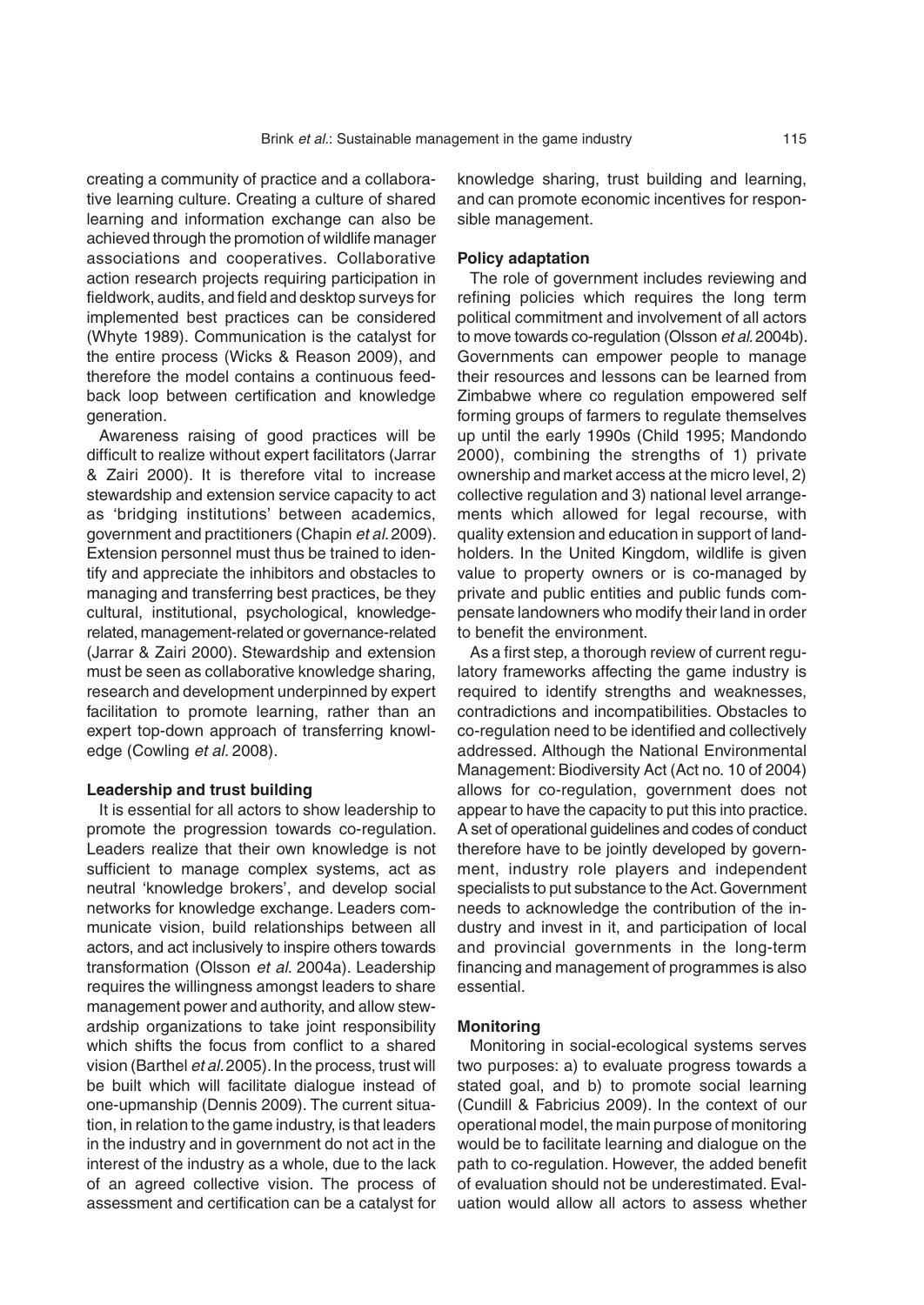their stated objectives are being achieved and whether corrective intervention is required. Participatory monitoring (Danielsen et al. 2005) is a useful catalyst for responsibility sharing and obtaining the buy-in of all stakeholders, and this implies that the knowledge and information of all actors should be respected and regarded as valid, until proven otherwise. Monitoring provides new and richer information for management (Olsson et al. 2004a), and will also promote a better understanding of the challenges and solutions to responsible game farm management, provided that it takes place in a structured way.

# **Assessment and certification**

The traditional approach to natural resource use challenges has been to regulate their use (Holling & Meffe 1996). However, in general these efforts have proved insufficient to reduce either natural resource loss or degradation due to lack of cooperation between role players, a weak knowledge base and differences in understanding of good practice. One option in finding a lasting alternative to measure sustainable management of natural resources, that has proven successful in the forestry industry, is for the development of an assessment and certification system that evaluates mutuallyagreed parameters to measure sustainable management. Such a system has five objectives: (a) to act as a market incentive to improve land management and conservation; (b) to improve transparency in the industry, particularly in relation to social and ecological principles; c) to improve market access and share for the products and services of such management; d) to improve acceptance of the principles of sustainability amongst industry stakeholders;e) to find an alternative for increased yet ineffective regulation that jeopardizes sustainability (Kiker & Putz 1997; Rametsteiner & Simula 2003; Child & Wall 2009). Certification is a voluntary process and takes place by assessing the effect of management activities against standards agreed as significant and acceptable to stakeholders and is overseen by independent third party organisations. This will assure the public that a certification process has entailed independent and professional judgement, and will protect the industry against weak governance and accusations by lobby groups (Child & Wall 2009).

The forest industry has effectively implemented and entrenched a successful forest certification system, which was first launched in 1995 as the Forest Stewardship Council (FSC). The FSC has

certified in excess of 100 million ha since its inception and today the FSC label can be seen on many forest products across the world (Cashore et al. 2004). More recently, proposals have been put forward to take the certification concept to a higher level, through a process termed 'landscape labeling' (Ghazoul et al. 2009) which combines the characteristics of payments for ecosystem services (PES) programmes with those of forest certification. The 'label' identifies a landscape as valuable due to the ecosystem services it provides, and recognizes managers for their efforts. The advantages are that managers gain access to niche markets and receive market recognition. Although it is generally accepted that certification programmes will proliferate in the near future, the concept of certification of operational management within the game industry has only recently been mooted (Fourie 2004; Lindsey et al. 2007; Child & Wall 2009). The Game Rangers Association of Africa has made considerable progress with the development of their Protected Areas Management System (PAMS) and the Protected Areas Stewardship Council (PAS) through which they hope certification for best management practices could be attained (Clark et al. 2009). This led to the development of a conservation management standard for the certification of natural areas, such as private game reserves, by SGS – a Swiss-based inspection, verification, testing and certification company (http://www.ch.sgs.com) (SGS Standard 2005). Although an assessment tool for game farms has been established it is still in its pilot stages and has not yet been widely tested or implemented.

A good assessment system needs four key ingredients:(a) the approach to auditing and certification should adhere to generally accepted international auditing requirements, such as those defined by ISO 19011; (b) the approach should include a standard which fully encompasses the definition of sustainable management, and involves an independent third party who assesses the quality of management relative to pre-defined criteria and standards (Rametsteiner & Simula 2003); c) it should be simple and cost-effective to apply (Child & Wall 2009); and d) there should be an acceptable and unambiguously measurable set of metrics and standards to monitor and assess progress towards sustainability.

Auditing relies on a number of principles which make the audit an effective and reliable tool in support of management policies and controls,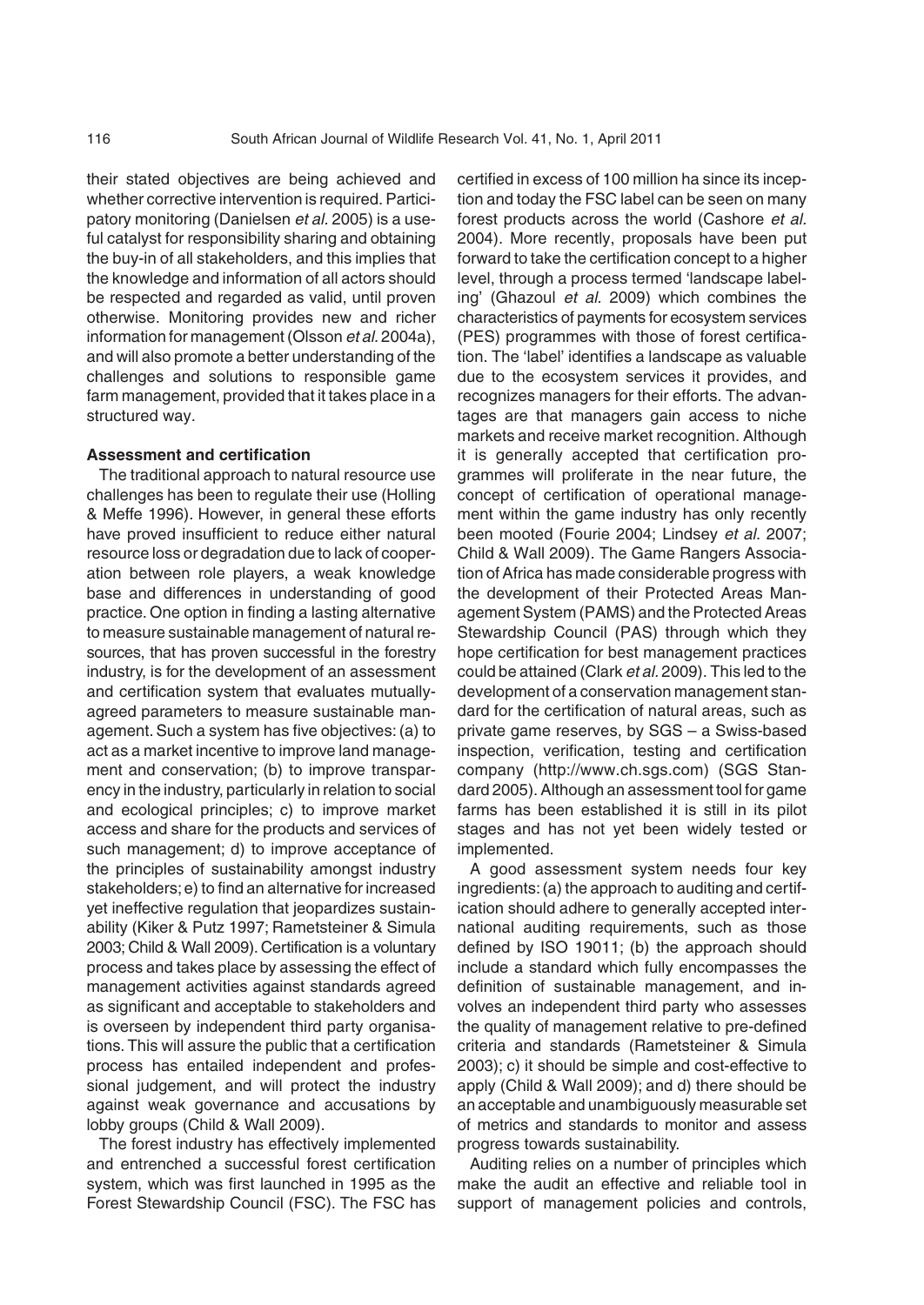providing information on which an organization can act to improve its performance. Adherence to these principles is a prerequisite for providing audit conclusions that are relevant and sufficient and for enabling auditors to independently reach similar conclusions in similar circumstances. We highlight the following principles: (a) Ethical conduct – trust, integrity, confidentiality and discretion are essential to the process; (b) Fair presentation – audit findings, conclusions and reports reflect truthfully and accurately the audit activities. Significant obstacles encountered during the audit and unresolved diverging opinions between the audit team and the auditee are reported. Auditors exercise care in accordance with the importance of the task they perform and the confidence placed in them by audit clients and other interested parties. Having the necessary competence is an important prerequisite; (c) Independence – auditors are independent of the activity being audited and are free from bias and conflict of interest. Auditors maintain an impartial perspective throughout the audit process to ensure that the audit findings and conclusions will be based only on the audit evidence; (d) Evidence-based approach – audit evidence is verifiable, and based on samples of the information available, since an audit is conducted during a finite period of time and with finite resources. The appropriate use of sampling is closely related to the confidence that can be placed in the audit conclusions; and e) Learning and information sharing – certification plays a key role in awareness raising, information sharing and knowledge generation, which reinforces responsible management through positive feedback.

# **THE CHALLENGES OF CO-REGULATION**

Co-regulation requires the development of new mindsets amongst all actors, from the current focus on conflict and point-scoring, to dialogue, learning, adaptation and seeking of mutually acceptable solutions. The current weak relations between the industry and government, and government's weak capacity to implement its regulatory frameworks are obstacles, as are the high staff turn-over rates in national and provincial government departments, particularly at middlemanagement level. This lack of continuity makes it difficult to build trust. Furthermore individual game industry ventures are in essence competing with each other which may prevent them from developing a common vision of a combined future. It is therefore necessary to develop mutually acceptable official guidelines and codes of conduct, to promote cooperation, acceptance of joint responsibility, and a culture of co-learning. The process leading to co-regulation (as described in Fig. 1), which culminates in a certification system driven by independent assessors, could achieve this.

#### **NEXT STEPS AND PRIORITIES**

In the preface to an International Wildlife Ranching Symposium held in South Africa, Renecker & Valdez (1994) state the objectives: (a) 'Provide direction, options and guidelines for sustainable use of our wildlife resources'; (b) 'Convey a forum that allows resource users, resource developers, and policy makers to understand the need for evaluation of conservation and wildlife principles within the concept of sustainable development.' These statements might as well have applied to the game industry and not just the Symposium, and it seems that 16–years on we are still far from achieving these objectives. We suggest that knowledge generation, communication, awareness raising, learning, adaptation and, ultimately, action, (Fig. 1) is the path to co-regulation, and that independent parties should facilitate the process due to the history of conflict between the different actors. The game industry fraternity and government needs to find ways of resolving their differences and re-building trust through leadership.

Ultimately, a formalized certification system based on mutually acceptable standards, and implemented by reputable independent facilitators, will create incentives to sustain co-regulation, and would be analogous to the 'mainstreaming' phase in the Cowling et al. (2008) model. We suggest that the conservation management standard such as the SGS system could be a useful tool for testing and implementing a co-regulation system in the game industry, and propose that an independent group of specialists, together with government and industry role players, should start developing, testing and refining a set of standards for this purpose.

### **ACKNOWLEDGEMENTS**

We thank Richard Cowling, Graham Kerley and Brian Reilly for useful comments on earlier drafts. The paper benefited from the comments of two reviewers.

#### **REFERENCES**

ADAMS, W.M. & JEANRENAUD, S. 2008. Transitions towards sustainability: towards a humane and diverse world.IUCN Future of Sustainability Initiative, Gland.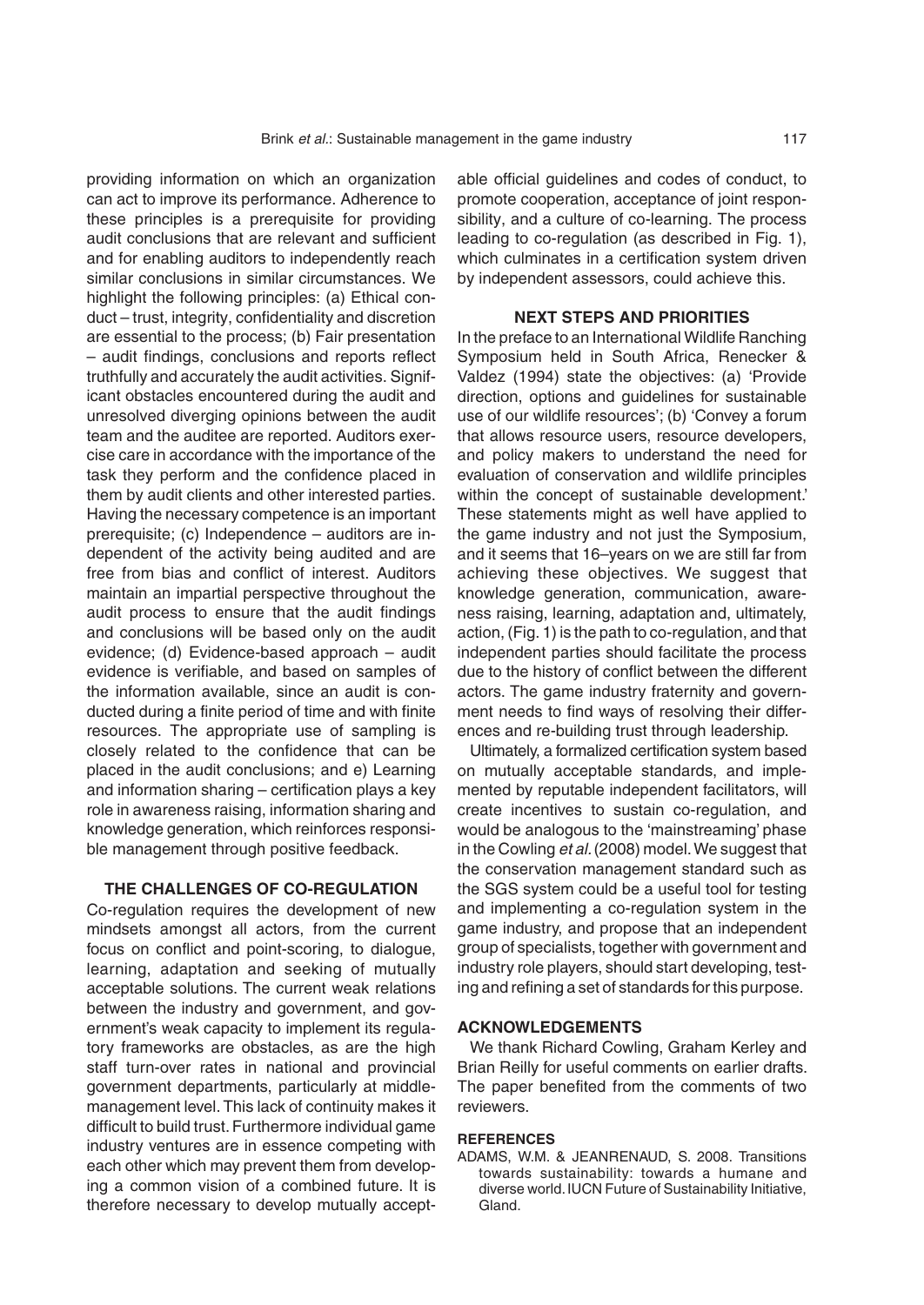- BARTHEL, S., COLDING, J., ELMQVIST, T.& FOLKE, C. 2005. History and local management of a biodiversity-rich, urban cultural landscape. Ecol. Soc. 10(2): 10.
- BOTHMA, J. DU P. 2002. Ecological principles. In: J. du P. Bothma (Ed.), Game ranch management. Van Schaik, Pretoria.
- BOTHMA, J. DU P. & VAN ROOYEN, N. 2002. Ecological monitoring. In: J. du P. Bothma (Ed.), Game ranch management. Van Schaik, Pretoria.
- BOWYER-BOWER, T.A.S. 1996. Criticism of environmental policy for land management in Zimbabwe. Global Ecol. Biogeogr. 5: 7–17.
- CARRUTHERS, J. 2008. 'Wilding the farm or farming the wild'? The evolution of scientific game ranching in South Africa from the 1960s to the present. T. Roy. Soc. S. Afr. 63: 160–181.
- CASHORE, B., AULD, G. & NEWSOM, D. 2004. Governing through markets–forest certification and the emergence of non-state authority. Yale University Press, New Haven.
- CASTLEY, J.G., BOSHOFF, A.F.& KERLEY, G.I.H.2001. Compromising South Africa's natural biodiversity – inappropriate herbivore introductions. S. Afr. J. Sci. 97: 344–348.
- CHAPIN, F.S., KOFINAS, G. & FOLKE, C. 2009. Principles of ecosystem stewardship, resilience based natural resource management in a changing world. Springer. New York.
- CHILD, G. 1995. Managing wildlife successfully in Zimbabwe. Oryx. 29: 171–177.
- CHILD, B. & WALL, B. 2009. The application of certification to hunting: a case for simplicity. In: B. Dickson, J. Hutton & W.M.Adams (Eds), Recreational hunting, conservation and rural livelihoods (pp. 341–360). Wiley-Blackwell, New York.
- CLARK, K., LOTTER, W. & PHELAN, J. 2009. Game Rangers Association of Africa – Protected Area Management (PAMS). Online at: http://www.gameranger.org/gra\_pams.htm
- COETZEE, K. 2005. Caring for natural rangelands. KwaZulu-Natal University Press, Pietermaritzburg.
- COETZEE, K. 2006. Game Management. In: K.J. Esler, S.J. Milton & W.R.J. Dean (Eds), Karoo veld: ecology and management. Briza, Pretoria.
- COLTMAN, D.W., O'DONOGHUE, R., JORGENSON, J.T., HOGG, J.T., STROBECK, C. & FESTA-BLANCHET, M. 2003. Undesirable evolutionary consequences of trophy hunting. Nature 426: 655– 658.
- CORLATTI, L., HACKLÄNDER, K. & FREY-ROOS, F. 2009.Ability of wildlife overpasses to provide connectivity and prevent genetic Isolation. Conserv. Biol. 23: 548–556.
- COWLING, R.M., EGOH, B., KNIGHT, A.T., O'FARRELL, P.J., REYERS, B., ROUGET, M., ROUX, D.J., WELZ, A. & WILHELM-RECHMAN, A. 2008. An operational model for mainstreaming ecosystem services for implementation. PNAS 105(28): 9483–9488.
- CUNDILL, G. & FABRICIUS, C. 2009. Monitoring in adaptive co-management: toward a learning based approach. J. Environ. Manage. 90: 3205–3211.
- DANIELSEN, F., BURGESS, N.D. & BALMFORD, A. 2005. Monitoring matters: examining the potential of locally-based approaches. Biodivers. Conserv. 14: 2507–2542.
- DENNIS, D. 2009. Preparing for leadership: what it takes to take the lead. American Management Association, New York.
- DRY, G.C. 2006. Wildlife Ranching South Africa legal fund. Wildlife Ranching South Africa 4: 22
- DU PLESSIS, P. 2007. Beter opleiding nou vir die wildbedryf. Wildlife Ranching South Africa 2: 9–12
- DU TOIT, J.G. 2002. Preventative disease management. In: J. du P. Bothma (Ed.), Game ranch management. Van Schaik, Pretoria.
- DU TOIT, J.G., VAN MARLE-KOSTER, E. & BOTHMA, J. DU P. 2002. Hybridization and inbreeding (pp. 676–674). In: J. du P. Bothma (Ed.), Game ranch management. Van Schaik, Pretoria.
- ELS, H. 2002. Rural development and game ranch management. In: J. du P. Bothma (Ed.), Game ranch management. Van Schaik, Pretoria.
- ERIKSEN, S.E.H. & WATSON, H.K. 2009. The dynamic context of southern African savannas: investigating emerging threats and opportunities to sustainability. Environ. Sci. Policy. 12: 5–22.
- ESLER, K.J., MILTON, S.J. & DEAN, W.R.J. 2006. Karoo veld: ecology and management. Briza publications, Pretoria.
- FOURIE, F LE R. 2004. Report on a recommendation on the need to develop a recommended code of practice for the grading of wildlife ranches. Standards South Africa (division of SABS). Pretoria.
- GALLO, J.A., PASQUINI, L., REYERS, B. & COWLING, R.M. 2009. The role of private conservation areas in biodiversity representation and target achievement within the Little Karoo region, South Africa. Biodivers. Conserv. 142: 446–454.
- GHAZOUL, J., GARCIA, C.& KUSHALAPPA, C.G.2009. Landscape labeling: a concept for next-generation payment for ecosystem service schemes. Forest. Ecol. Manag. 25: 1889–1895.
- GROOM, M.J., MEFFE, G.K. & CARROLL, C.R. 2006. Principles of conservation biology. Sinauer Associates, Sunderland, Massachusetts.
- GROSSMAN, D., HOLDEN, P.L. & COLLINSON, R.F.H. 1999. Veld management on the game ranch. In: N.M. Tainton (Ed.), Veld management in South Africa. University of Natal Press, Pietermaritzburg.
- HAYWARD, M.W. & KERLEY, G.I.H. 2009. Fencing for conservation: restriction of evolutionary potential or a riposte to threatening processes? Biodivers. Conserv. 142: 1–13
- HEARNE, J.& McKENZIE, M.2000.Compelling reasons for game ranching in Maputaland. In: H.T.H. Prins, J.G. Grootenhuis & T.T. Dolan (Eds), Wildlife conservation by sustainable use (pp. 417–438). Kluwer, Boston.
- HOLLING, C.S. & MEFFE, G.K. 1996. Command and control and the pathology of natural resource management. Conserv. Biol. 10: 328–337.
- JARRAR, Y.F.& ZAIRI, M.2000.Best practice transfer for future competitiveness: a study of best practice. Total Qual. Manage. 11(4,5 & 6): 734.